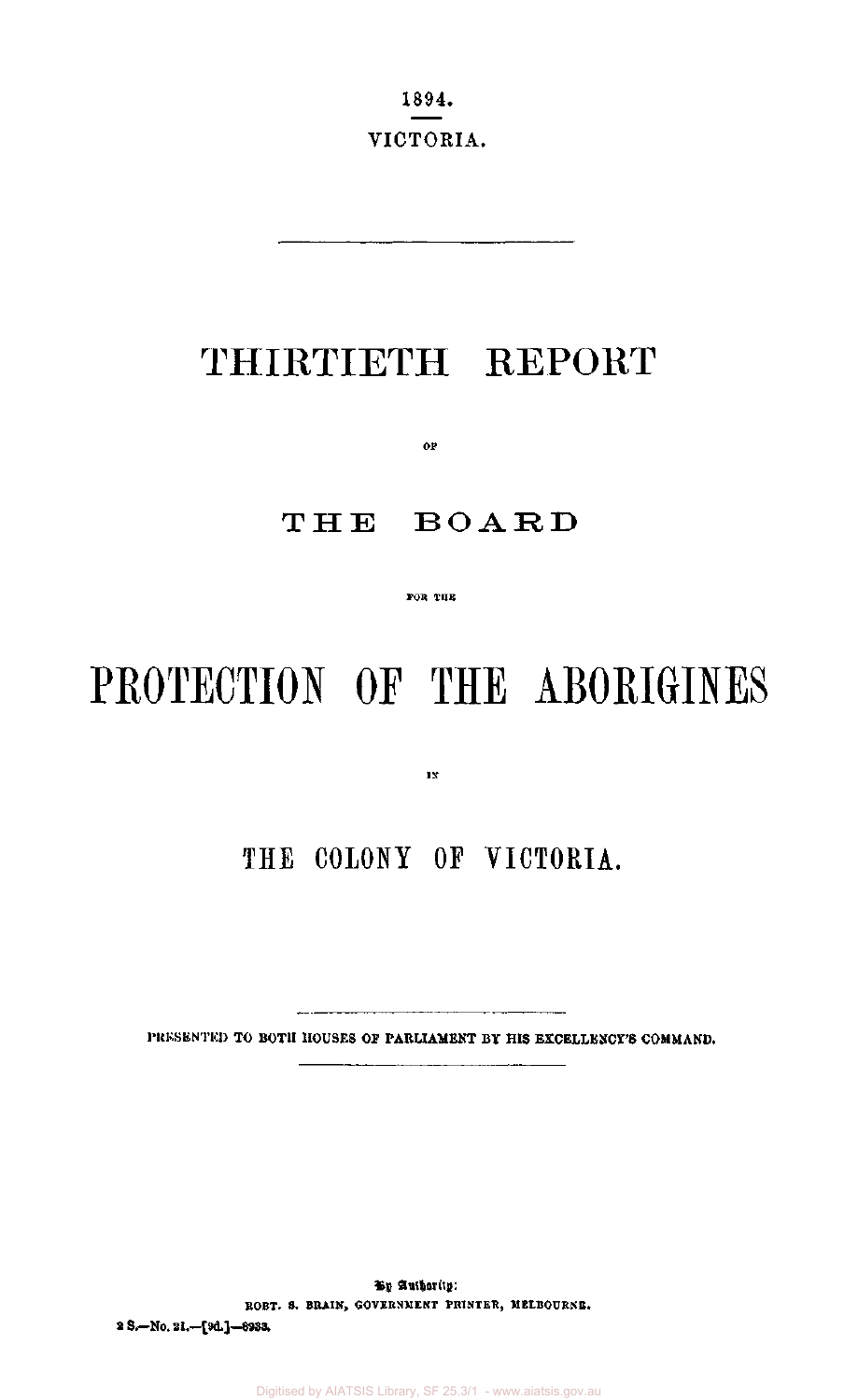#### MEMBERS OF THE BOARD FOR THE PROTECTION OF ABORIGINES.

The Hon. the Chief Secretary, Chairman. C. M. Officer, Esq., Vice-Chairman. W. Anderson, Esq. E. H. Cameron, Esq., M.P. J. R. Hopkins, Esq. A. A. C. Le Souef, Esq. W. E. Morris, Esq. Alex. Morrison, Esq., LL.D.

F. A. Hagenauer, General Inspector and Secretary.

#### APPROXIMATE COST OF REPORT.

|                                                 |        |           |                 | ALLAVAISPALE COST OF BEFORE. |      |  | £ s. d. |  |
|-------------------------------------------------|--------|-----------|-----------------|------------------------------|------|--|---------|--|
| Preparation-Not given.<br>Printing (790 copies) | $\sim$ | $\bullet$ | $\cdot$ $\cdot$ | $-$                          | <br> |  | 8 10    |  |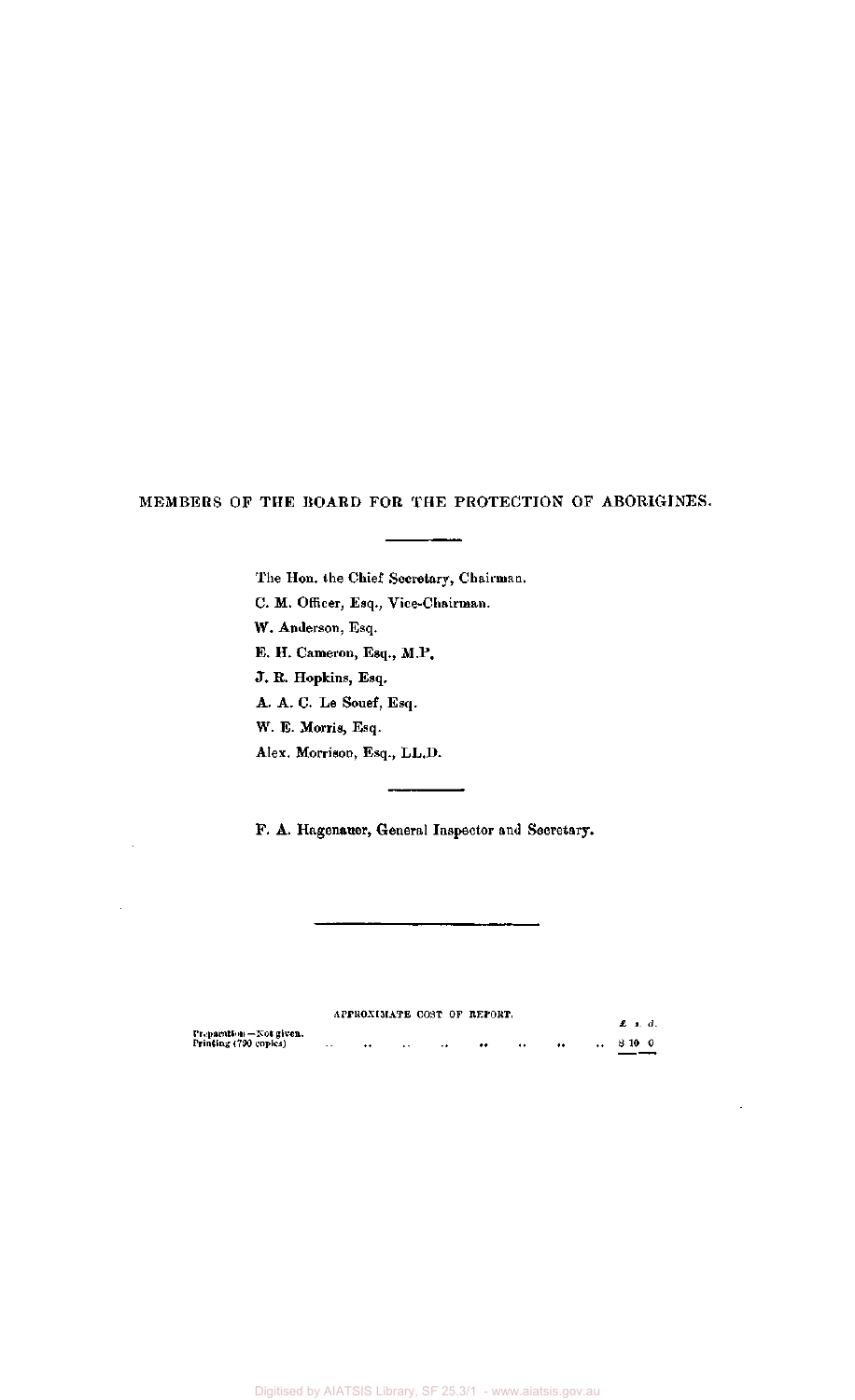## REPORT.

#### Melbourne, 7th November, 1894.

#### MAY IT PLEASE YOUR EXCELLENCY.

The Board for the Protection of Aborigines have the honour to submit for Your Excellency's consideration this, their Thirtieth Report on the state and condition of the Aborigines of Victoria, together with reports from managers of stations and statements of accounts, &c, &c.

1. The Board have held twelve ordinary and two special meetings during the past year.

2. The number of Aborigines and half-castes under certificates who resided at the various stations during the past year is as follows:—

| Attendance.         |          |          |          |          | Lowest Number. |          | <b>Highest Number.</b> |
|---------------------|----------|----------|----------|----------|----------------|----------|------------------------|
| Coranderrk          | $\cdots$ |          |          |          | 57             |          | 72                     |
| Condah<br>$\cdots$  |          |          |          | $\cdots$ | 65             |          | 84                     |
| Ehenezer            |          |          |          | $\cdots$ | 30             |          | 58                     |
| Framlingham         |          | $\cdots$ |          |          | 26             | $\cdots$ | 36                     |
| Lake Tyers          |          |          |          | $\cdots$ | 50             |          | 58                     |
| Ramahyuck           |          |          |          |          | 68             |          | 86                     |
| Depôts<br>$\ddotsc$ | $\cdots$ |          | $\cdots$ |          | 108            |          | 108                    |
|                     |          |          |          |          |                |          |                        |
|                     | Total    |          | $\cdots$ |          | 404            |          | 502                    |

3. The returns of marriages, births, and deaths during the past year give the following particulars:—

|             |           |        |          |    | Marriages. | Dirths. | Deaths. |
|-------------|-----------|--------|----------|----|------------|---------|---------|
| Coranderrk  |           |        |          |    | 3          | <br>2   | <br>3   |
| Condah      | $\ddotsc$ |        |          |    |            | <br>4   | <br>4   |
| Ebenezer    | .         |        |          |    |            | <br>.   | <br>    |
| Lake Tyers  |           |        |          |    |            |         | <br>5   |
| Ramshyuok   |           |        |          |    |            |         |         |
| Framlingham |           |        |          |    | ı          | <br>    | <br>2   |
| Depôts      | $\ddotsc$ |        |          | $$ |            |         |         |
|             |           |        |          |    |            |         |         |
|             |           | Total. | $\cdots$ |    | 5          | <br>9   | <br>22  |

Decrease during the year, 13.

4. Regular supplies of rations, clothes, blankets, and other comforts, with medical attendance, have been given to the Aborigines and to those half-castes who were in need, in compliance with the regulations under the Act. Any special or unforeseen claims arising are always met, either by the General Inspector during his periodical visits, or by the Board's authorized agents at the various depôts.

5. The regular visits of inspection by the General Inspector have enabled the Board to get reliable information, and to afford prompt assistance to the blacks whenever it was required, as well as to settle occasional disputes arising among them.

6. Whilst the Board faithfully adhere to their rule that all able-bodied Aborigines shall do a fair amount of work for the assistance granted to them by the Government, they find that the results from such labour are gradually getting smaller through decreasing numbers and failing strength of the poor Aborigines.

7. In connexion with the noticeable decrease in the number of blacks at the different stations, and the merging of the half-castes with the general population of the colony, the Board keep steadily in view the policy of amalgamation of stations, with which they trust before long to make effectual progress.

8. At the expiration of the Act of Parliament on the 31st of December, 1893, for merging the half-castes with the general population, out of 233 who came under the operation of the Act a considerable number have settled on small farms, some young men and women have gone into service, and a number of orphans have been placed in the Orphanage and Industrial Schools. A few families, however, who could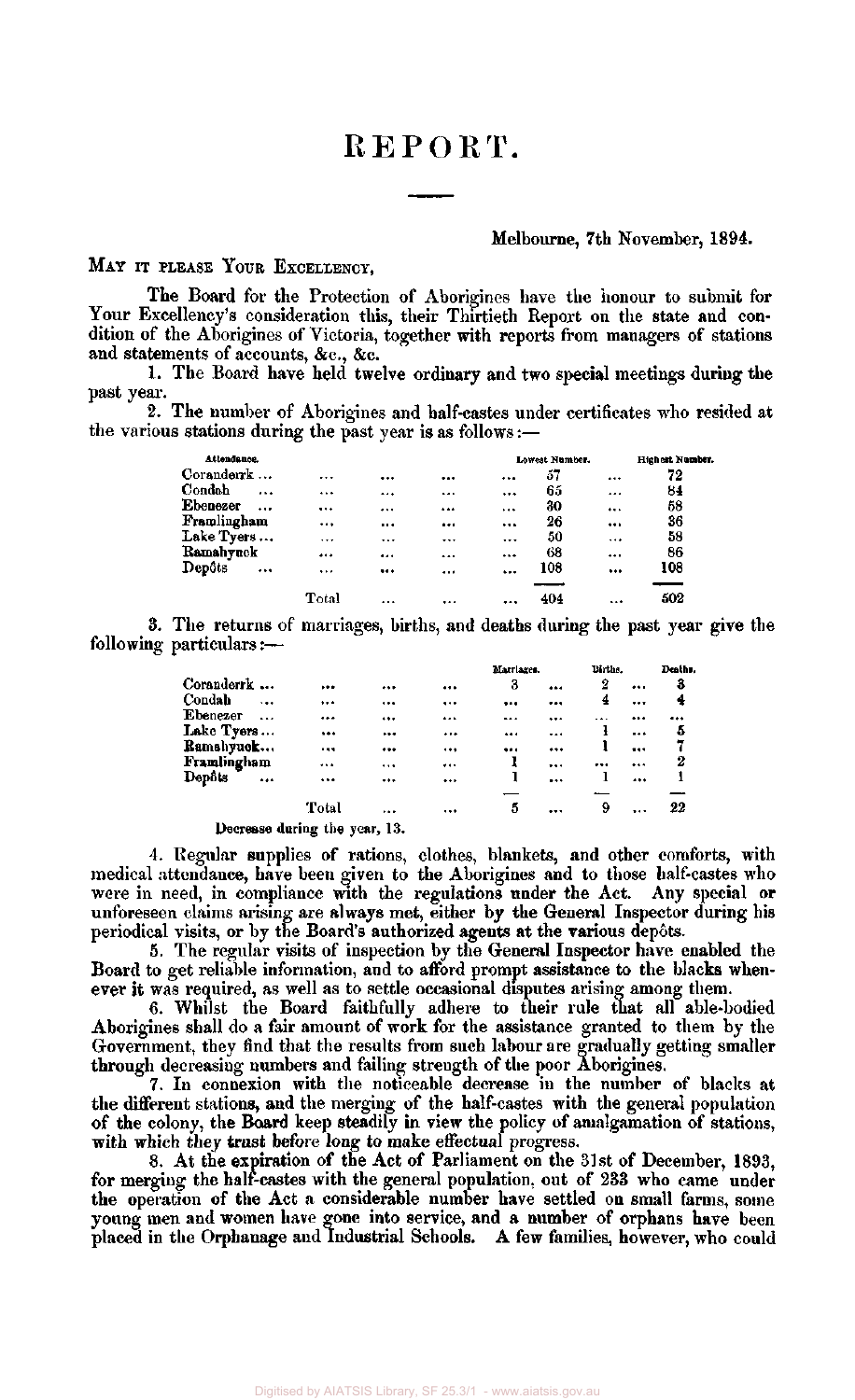not during this time of general depression find employment have received assistance from the Board under the usual certificate. In every case where temporary assistance is required, either by those in distress or others starting for themselves, the Board willingly grant it.

9. Whilst the Board at all times have liberally supplied the wants of the blacks, they desire to state that the amount annually granted by Parliament has been greatly reduced during the last few years, as will be observed by the following particulars:—

| Year.   | Amount Voted by<br>Parliament. | Total Amount expended.<br>inclusive of Proceeds from<br>Produce. | Amount Lapsed.       | Revenue Paid into<br>Treasury. |
|---------|--------------------------------|------------------------------------------------------------------|----------------------|--------------------------------|
|         |                                | £<br>$\mathfrak{a}.$<br>З.                                       | £<br>d.<br>я.        | -a<br>£<br>8.                  |
| 1887–8  | 11,036                         | 11.172<br>9                                                      | 54<br>7              | 0<br>851<br>4                  |
| 1888–9  | 11,003                         | 11.366<br>13<br>-3                                               | 54<br>-7<br>-9       | 9<br>945<br>-11                |
| 1889-90 | 10,000                         | 10.476<br>$1\,10$                                                | 239 16 11            | 3<br>13<br>317                 |
| 1890–91 | 8,883                          | 6.692<br>4<br>-5                                                 | 190 15               | 3<br>5<br>1.061                |
| 1891–2  | 7,800                          | 6,745<br>6                                                       | 1.154 13<br>5        | 3<br>1.124                     |
| 1892-3  | 6,788                          | 6,057<br>10 10                                                   | 1,208 19             | 3<br>487<br>0                  |
| 1893-4  | 5,600                          | 6,091<br>-6                                                      | 3 <sub>12</sub><br>2 | 2<br>8<br>414                  |

STATEMENTS OF AMOUNTS VOTED BY PARLIAMENT, ETC., FROM 1887 TO 1894 INCLUSIVE.

10. The following table gives particulars (1) of the total expenditure on each station; (2) the net income of each; and (3) the actual cost of each:  $-$ 

|                          |          |                         |                    |    |              | 1893-1894. |        |             |       |          |              |     |              |
|--------------------------|----------|-------------------------|--------------------|----|--------------|------------|--------|-------------|-------|----------|--------------|-----|--------------|
| Name of Station.         |          |                         | Total Expenditure. |    |              |            |        | Net Pacome. |       |          | Actual Cost. |     |              |
|                          |          |                         | £                  | з. | d.           |            | £      |             | s. d. |          | £            |     | <b>1.</b> d. |
| Coranderrk               |          | $\cdots$                | 1.312 15           |    | $\mathbf{o}$ | $\cdots$   | 414    | 2           | -8    | $\cdots$ | 898          | 12  |              |
| Condah                   |          | $\ddotsc$               | 1.018 13           |    | -4           |            | 225 11 |             | - 10  |          | 793          |     | 6            |
| Ramabyuck                |          |                         | 856 12             |    | 0            | $\ddotsc$  | 74     | 3           |       |          | 782          | 8   | 5            |
| Lake Tyers               |          | $\bullet\bullet\bullet$ | 687 12             |    | 9            | $\cdots$   |        | 94 14       |       |          | 592          | -18 | 2            |
| Ebenezer                 | $\cdots$ |                         | 639 12             |    | 6            | $\cdots$   | 99     | -10         | ő     |          | 540          | 2   |              |
| Framlingham              | $\cdots$ |                         | 466                | 9  | 0            | $\cdots$   |        | $- + +$     |       |          | 466          | 9   | 0            |
| Melbourne and Ten Depôts |          |                         | 1.108              | 13 | 8            |            |        |             |       |          | 1.108        | 13  | 8            |

11. The number of Aborigines having considerably decreased since the time when the Reserves in different localities were set aside for them, the Board, at the request of the Minister of Lands and Agriculture and after most careful consideration, relinquished 8,027 acres for Agricultural Colleges and Village Settlements from the following Reserves:—

| Framlingham | <br> | <br> |             | $4.227$ acres |
|-------------|------|------|-------------|---------------|
| Coranderrk  | <br> | <br> | $\cdots$    | 2,400         |
| Ramahyuck   | <br> | <br> | $\sim 1000$ | 1,400         |
| ---         |      |      |             |               |

Leaving still as Reserves for the blacks:—

| Coranderrk | $\cdots$ |          | $2,400$ acres       | Framlingham    | <br>$+1+$ | $548$ acres         |
|------------|----------|----------|---------------------|----------------|-----------|---------------------|
| Condah     |          | $\cdots$ | 3.700<br>55         | Colac<br>      | <br>      | 40<br>-49           |
| Ebenezer   | $\cdots$ | $\cdots$ | 3.607<br>$^{\circ}$ | Dergholm       | <br>      | 63<br>$^{\tiny{+}}$ |
| Lake Tyers | $\cdots$ | $\cdots$ | 4.200<br>69         | Lake Moodemere | <br>      | 8<br>$^{\bullet}$   |
| Ramabyuck  |          | $\cdots$ | 963                 |                |           |                     |

12. The Board have again the pleasure to state that in the matter of education, moral and religious training of the children, good progress has been made, as will be observed from the reports of the managers of stations in reply to questions issued by the Board on the subjects which come under their consideration.

I have the honour to be,

Your Excellency's most obedient servant,

C. M. OFFICER,

Vice-Chairman.

His Excellency

The Right Honorable the Earl of Hopetoun, G.C.M.G.,

&c, &c, &c.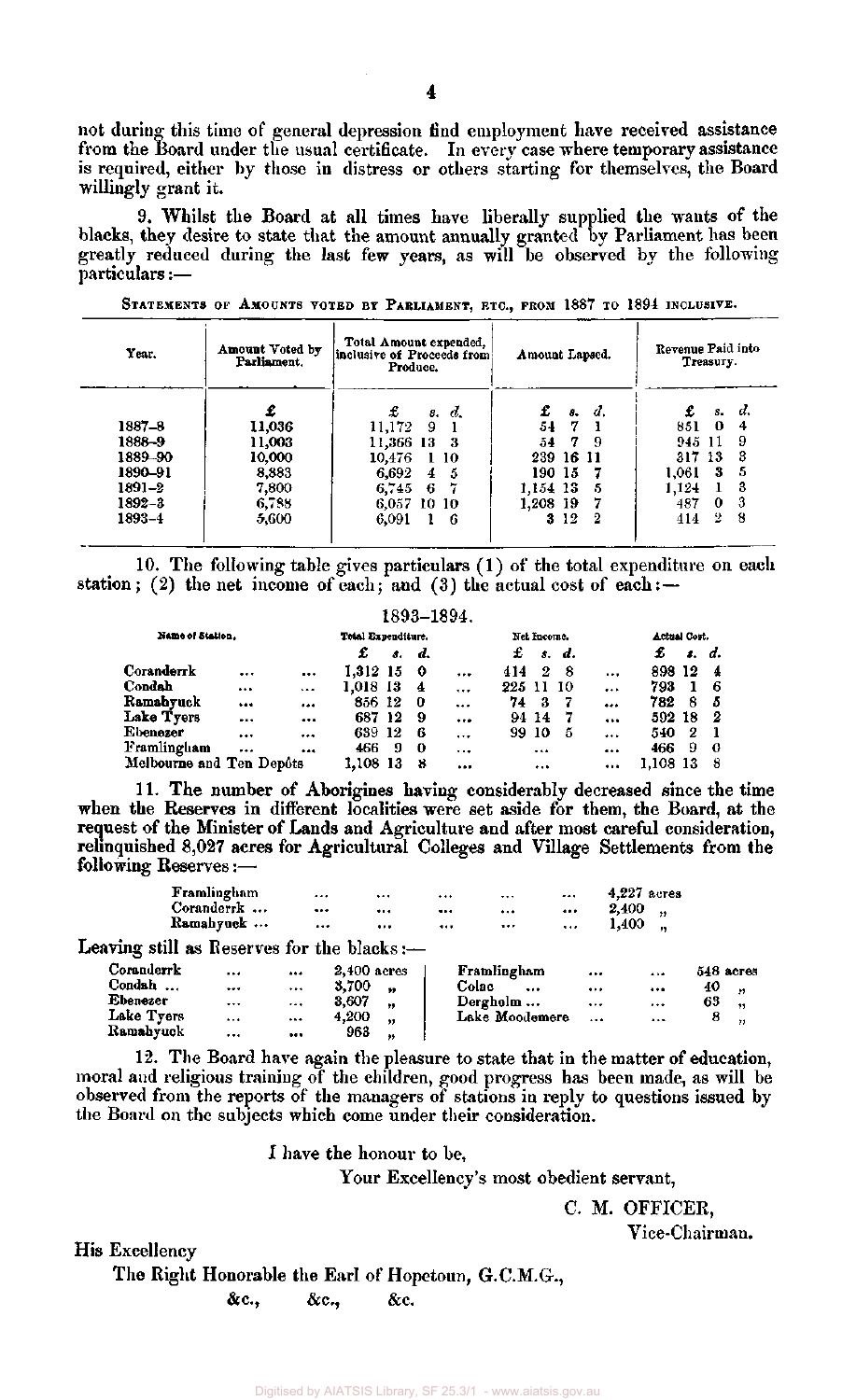### APPENDICES .

#### APPENDIX I.

Coranderrk Aboriginal Station, SIR, 30th June, 1894.

I have the honour to forward you my Annual Report of this station, and of the Aborigines in connexion therewith, dating from 1st July, 1893, to 30th June, 1894.

1. The daily average attendance and the total number resident or attending the station in each month has been as follows:—

|           | 1893.    |                |          |        |                  | 1894.    |          |                |          |        |
|-----------|----------|----------------|----------|--------|------------------|----------|----------|----------------|----------|--------|
|           |          | Dally Average. |          | Total. |                  |          |          | Daily Average. |          | Total. |
| July<br>  | $\cdots$ | <br>62         |          | 71     | January          |          |          | 57             |          | 57     |
| August    |          | <br>71         |          | 72     | February         | $\cdots$ |          | 57             |          | 57     |
| September |          | <br>59         |          | 71     | March            |          | $\cdots$ | 59             |          | 60     |
| October   | $\cdots$ | <br>57         | $\cdots$ | 66     | April            |          |          | 59             |          | 59     |
| November  | $\cdots$ | <br>60         |          | 65     | May<br>$\cdots$  | $\cdots$ |          | 59             | $\cdots$ | 61     |
| December  |          | <br>56         |          | 64     | June<br>$\cdots$ |          |          | 59             |          | -61    |

|                                                          |                    | 2. TABLE OF BIRTHS.      |                                                                                                                         |                            |
|----------------------------------------------------------|--------------------|--------------------------|-------------------------------------------------------------------------------------------------------------------------|----------------------------|
| Date.                                                    | Name.              | Sex.                     | Parents' Names.                                                                                                         | Colour.                    |
| 12th September, 1893 Jemima Jessie<br>8th December, 1893 | <br>Joseph<br><br> | F.<br><br>М.<br>$\cdots$ | Jemima Wandin<br>{Robert Wandin<br>$\cdots$<br>$\bullet\bullet\bullet$<br>Lizzie Davis<br>{Alfred Davis<br>$\cdots$<br> | Half-caste,<br>Half-caste. |

#### TABLE OF DEATHS.

| Date.                                                                                |                         | Name.                                       | Sex. | Age. | Cause of Death.                                                                                               | Colour.                    |
|--------------------------------------------------------------------------------------|-------------------------|---------------------------------------------|------|------|---------------------------------------------------------------------------------------------------------------|----------------------------|
| 20th September, 1893<br>1st October, 1893    K. Friday<br>18th May, 1894<br>$\cdots$ | T. Banfield<br>S. Barah | $+ + +$<br><br>$\cdots$<br><br>$\cdots$<br> | M.   |      | 50 years Spinal Caries<br><br>$-1$<br>3 months! Diarrhœa<br><br>$\cdots$<br>50 years   Chronic Bronchitis<br> | Black.<br>Black.<br>Black. |

#### MARRIAGES.

| 3rd October, 1893<br>3rd October, 1893<br>6th April, 1894<br>$\cdots$ | Otto Logan married Alice Taylor<br>John Phillips married Mary Collett<br>, Sargeant Major married Jemima Lanky | <br><br> | <br>$\cdots$<br> | <br><br> | <br><br> | Black.<br>Black.<br>Black. |  |
|-----------------------------------------------------------------------|----------------------------------------------------------------------------------------------------------------|----------|------------------|----------|----------|----------------------------|--|
|-----------------------------------------------------------------------|----------------------------------------------------------------------------------------------------------------|----------|------------------|----------|----------|----------------------------|--|

3. Religious instruction has been given and divine services have been regularly held every Sunday and also Sunday school, and the attendance of all, I am thankful to say, has been good. Some of our white neighbours living near also attend the services. Religious instruction has also been given in the day school to the children every morning, it being the first lesson of the day, and good progress has been made by all, particularly by the bigger boys and girls.

4. The day school for the children and also the teacher are under the control of the Department for Public Instruction, and satisfactory progress has been made in the different subjects taught.

5. The Government having resumed during the past year about one-half the Reserve, there are only now about 2,400 acres left for the station, and a large quantity of this is subject to floods during the winter months. The result of this will be that we shall have a difficulty in supplying the station with the necessary allowance of meat from the stock of the station. All the ground, except about 80 acres, is well fenced in and divided into twelve paddocks, varying in size from 6 to 320 acres. About 15 acres have been ploughed and sown with oats for hay, and a fair crop was realized. Between 3 and 4 acres were also planted with potatoes, and we obtained a fair crop. Our hops were really good up to the time of picking, when the disease known as the "red spider" appeared, which interfered somewhat with the quality.

6. The kinds and number of stock are as follows, namely:—82 cows, 5 calves, 129 heifers, 128 steers, 10 working bullocks, 15 horses—total, 369. About fourteen cows have been milked on an average during the year, and the milk and butter consumed on the station. The following have been killed for meat for the station, namely :- 32 steers, 6 cows-total, 38. Twenty-eight head, all kinds, were sold and the proceeds paid into the Treasury.

7. Our produce of hay and potatoes was all consumed on the station, but the hops were sold as usual at a fair price and the proceeds paid into the Treasury.

8. No new cottages have been erected during the year so there are just the same number as reported last year, namely 20. They are all in good order and condition and have been fairly well kept by the natives. They have all been, less or more, occupied during the year.

9. The blacks are mostly employed in all kinds of farm work and about the hop garden. The women continue to make baskets for sale, in addition to attending to their domestic duties. The boys and girls are taught and encouraged to be useful in all kinds of work suitable for them when not in school.

Digitised by AIATSIS Library, SF 25.3/1 - www.aiatsis.gov.au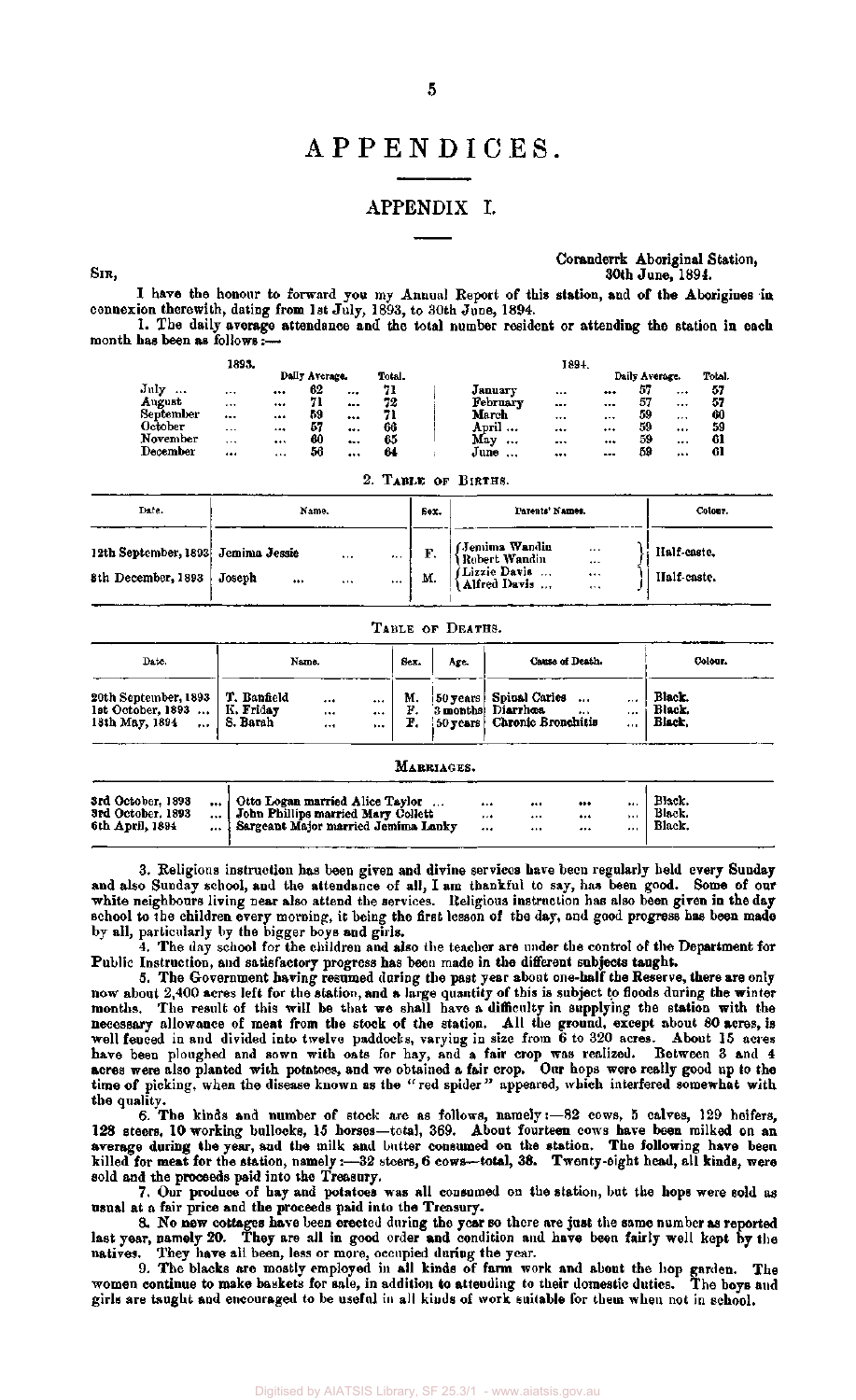10. The native game having become very scarce about here the blacks do not hunt so much now as they used to do, and, of course, they look to us regularly for their usual weekly allowance of meat.

11. All reasonable and lawful means are used to prevent the blacks from obtaining intoxicating liquor, but some of them from time to time succeed in obtaining it, but I am thankful to say we have had little or no trouble on account of drink during the last year.

12. Over 50 half-castes who come under the operation of the law have left this station, and are now obtaining a living elsewhere. None are apprenticed here, nor are any living under the usual certificate.

13. I have much pleasure in stating that the supplies of rations and clothing have been of good quality ; and on behalf of the natives I beg to thank the Government, the Board, and you also for the kind and prompt attention on all occasions when anything has been required for the comfort and well being of the natives.

> I have the honour to be, Sir, Your obedient servant, JOSEPH SHAW.

The Rev. F. A. Hagenauer, Board for Protection of Aborigines, Melbourne,

#### APPENDIX II.

Mission Station, Lake Condah, SIR, 24th August, 1894.

I have the honour to report to the various questions in your communication of the 2nd August, as follows :—

1. The number of blacks attending the station during each month of the year was-

| Monthly. | Average. | Monthly. | Average. |
|----------|----------|----------|----------|
| 65       | 65       | 74       | 74       |
| 67       | 67       | 75       | 75       |
| 69       | 69       | 79       | 79       |
| 84       | 84       | -76      | 76       |
| 77       | 77       | 72       | 72       |
| 77       | 74       | 72       | 72       |

#### 2. BIRTHS.

| Name.                                                                              | Date.                                                                            | Parents' Names.                                                                                                                                                                                                  |  |
|------------------------------------------------------------------------------------|----------------------------------------------------------------------------------|------------------------------------------------------------------------------------------------------------------------------------------------------------------------------------------------------------------|--|
| Ellen Marian<br>Louisa Lucy<br><b>Agnes Constance</b><br><b>William Robert</b><br> | 11th July, 1893<br>3rd October, 1893<br>10th January, 1894<br>27th January, 1894 | Frederick Carmichael (black)<br>Sarah Carmichael (black)<br>Albert White (black)<br>Eva White (black)<br>William Carter (black)<br>Agnos Carter (half-caste)<br>Ernest Mobourn (black)<br>Maggie Mobourn (black) |  |
|                                                                                    |                                                                                  |                                                                                                                                                                                                                  |  |

#### DEATHS.

| Name.                                                                              | Colour.                                              | Date.                                                             | Canso of Death.                                                                                                                                    | Age.                                   |
|------------------------------------------------------------------------------------|------------------------------------------------------|-------------------------------------------------------------------|----------------------------------------------------------------------------------------------------------------------------------------------------|----------------------------------------|
| Rachel McCallum<br>Thomas Green<br>Edith McCallum<br><br>Eva White<br>$\cdots$<br> | Black<br>$\cdots$<br>Black<br><br>Black<br>Black<br> | 28th September, 1893  <br>4th January, 1894<br>22nd January, 1894 | Broncho-pneumonia<br>104<br>22nd December, 1893   Dyspepsia and senile decay<br><b>Exhaustion and intense heat</b><br>Tuberculosis<br><br>$\cdots$ | 32 years<br>62<br>8 months<br>30 years |

3. Religious services are held daily, viz.:—On Sundays, full church service morning and evening, and Sunday school in the afternoon ; daily prayers morning and evening, with religious instruction. All the services and prayer meetings are well attended by young and old.

4. The school is under the Education Department, and the results have been considerably in advance of last year, thus showing that the children are carefully instructed.

5. Three thousand seven hundred acres is the total quantity of land belonging to this station, and all is fenced in and subdivided into different paddocks for grazing and cultivation. 1,700 acres consist of stones which are practically useless. About 20 acres are sown with oats for hay, but, owing to the heavy rains and the very wet season, we had a poor crop; and all that was grown on the station was required for the working horses. We had a good supply of vegetables and fruit, which were very useful for our large family of blacks,

6. There are 236 head of cattle and 369 sheep on the reserve at present. Most of the milking cows have perished in the floods during the winter, but what are left are milked during the spring and summer season. We milked from 8 to 10 cows on an average. 349 sheep were killed for meat for the station. 44 head of mixed cattle were sold, and the money realized, as well as that from wool, skins, and bark, was used to pay for the sheep, &c., which were required and are accounted for in the balance-sheet.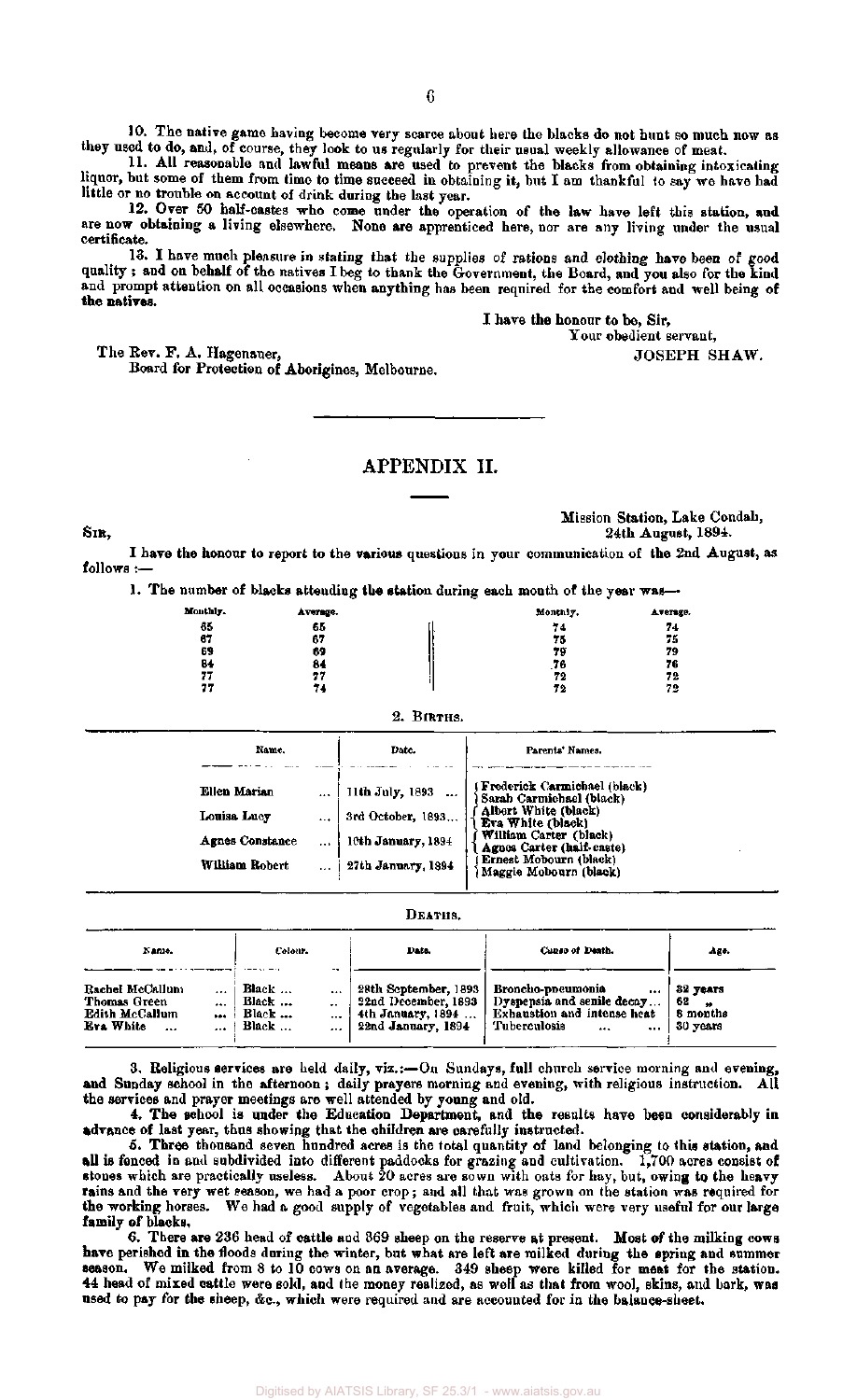#### 7. BALANCE-SHEET, 1893 TO 1894.

|                 | Total | $\cdots$ |     | £263 | 4     | 0  |               | Total    | $\cdots$     | <br>£263  | 4     | 0              |
|-----------------|-------|----------|-----|------|-------|----|---------------|----------|--------------|-----------|-------|----------------|
|                 |       |          |     |      |       |    | Cash balance  |          | $- - +$      | <br>37 12 |       | -2             |
| Stock           |       |          |     | 56   | 6     | 0  | Miscellaneous | $\cdots$ | 1.14         |           | 13 13 | -6             |
| Miscellaneous   |       |          | 111 | 8.   | 15    | -2 | Stock         |          |              | <br>75.   |       | 0 <sub>0</sub> |
| Wool and bark   |       | $$       |     | 153. | 8     | 5  | Wages         |          |              | <br>73.   |       | 5 10           |
| Hides and skins |       | $\cdots$ |     |      | 44 14 | -5 | General       | $\cdots$ |              |           | 63 12 | - 6            |
|                 |       | Інсоме.  |     | £    | s. d. |    |               |          | EXPENDITURE. |           |       | s. d.          |

8. There are seventeen cottages on the station, fifteen of which are inhabited by the blacks and are fairly well kept; some of them need new flooring, as the boards are quite worn out. The other buildings on the station are one solid stone church, stone school-house, mission-house, store, and dormitory.

9. The men are employed in destroying log fences, and putting up post and wire fences, clearing ground, gardening, stripping bark, &c.; and the women and girls attend to household duties, while the boys have to chop wood and do gardening after school hours.

10. The blacks are still fond of hunting, but more from inherent love of sport than with the intention of providing for their own wants, and, therefore, they claim their meat supply independent of this pursuit—but if game is plentiful they get less meat than at other times.

11. Only in very exceptional eases, I am thankful to say, do the blacks indulge in intoxicating liquor, and, if found out, every effort is made to bring the offender who supplies them with it to justice.

12. About 40 half-castes are away from the station for the purpose of earning their own living, but I am sorry to say they show little energy in doing so, and pay more attention to sports than to providing for their families. Five half-castes are here under the usual certificates in vogue for that purpose.

13. All the clothing, rations, &c., were all of good and suitable quality, and on behalf of the blacks I desire to thank the Board and you for the very prompt attention and every assistance given to us and our people during the year.

1 have the honour to be, Sir,

Yours obediently,

J. H. STAHLE.

The Rev. F. A. Hagenauer, General Inspector and Secretary, B.P.A., Melbourne.

#### APPENDIX III.

Mission Station, Ramahyuck, 20th July, 1894.

In accordance with your circular letter of the 16th inst., I have the honour to forward to you my Report for the past year on the state and progress of the mission work among the Aborigines under my care at this station.

1. The attendance during the year has been as follows :--

|           |       |                           | 1893.    |         |                 |    |          |                         |                           | 1894.    |         |
|-----------|-------|---------------------------|----------|---------|-----------------|----|----------|-------------------------|---------------------------|----------|---------|
|           |       | Lowest<br>Number, Number. |          | Highest |                 |    |          |                         | Lowest<br>Number. Number. |          | Highest |
| July      |       | <br>68                    | $\cdots$ | 75      | January         |    |          |                         | 87                        |          | -85     |
| August    |       | <br>76                    | $$       | -81     | <b>February</b> |    | $\cdots$ |                         | 72                        |          | -67     |
| September |       | <br>76                    | $\cdots$ | -81     | March           |    |          |                         | 72                        | $\cdots$ | -67     |
| October   | 7.4.5 | <br>74                    |          | 76      | April           |    |          | $\bullet\bullet\bullet$ | 72                        |          | -67     |
| November  |       | <br>76                    | $\cdots$ | -78     | May             | $$ |          | $\cdots$                | 72                        |          | 67      |
| December  |       | <br>85                    |          | 86      | June            |    | $- - -$  |                         | 72                        | $* + +$  | 68      |

2. Number of marriages, births, and deaths :—

*(a)* Marriages: None.

*(b)* Births: (1) Emily Darby, black.

(c) Deaths: (1) Emily Darby, black, 9 months; (2) John Conolly, half-caste, 1 year, measles ; (3) Hughie Stephen, black, 14 years, spinal disease; (4) George Gilbert, black, 70 years, old age; (5) Ida King, black, 3 months, effect of measles; (6) James Raymond, black, 68 years, inflammation of lungs; (7) Ellen Stephen, black, 2 years, heart failure.

3. Religious services are kept every morning and evening during week days, and Sunday services twice, which are all very well attended. Sunday school is carried on morning and afternoon, and religious instruction is given to the children five times a week, and good progress is made.

4. The day school in connexion with the Department is making good progress under the careful teaching of Miss Evans.

*5.* The total quantity of land belonging to the reserve is still the same as given in last year's Report, and the produce for station use was likewise the same in quantity and quality.

6. The number of stock of all kinds remains also the same, and about 20 to 25 cows give a constant supply of milk and butter. The particulars are as follow:—46 cows, 37 calves, 25 heifers, 57 steers, 9 bullocks, 2 bulls, 6 working bullocks.

SIR,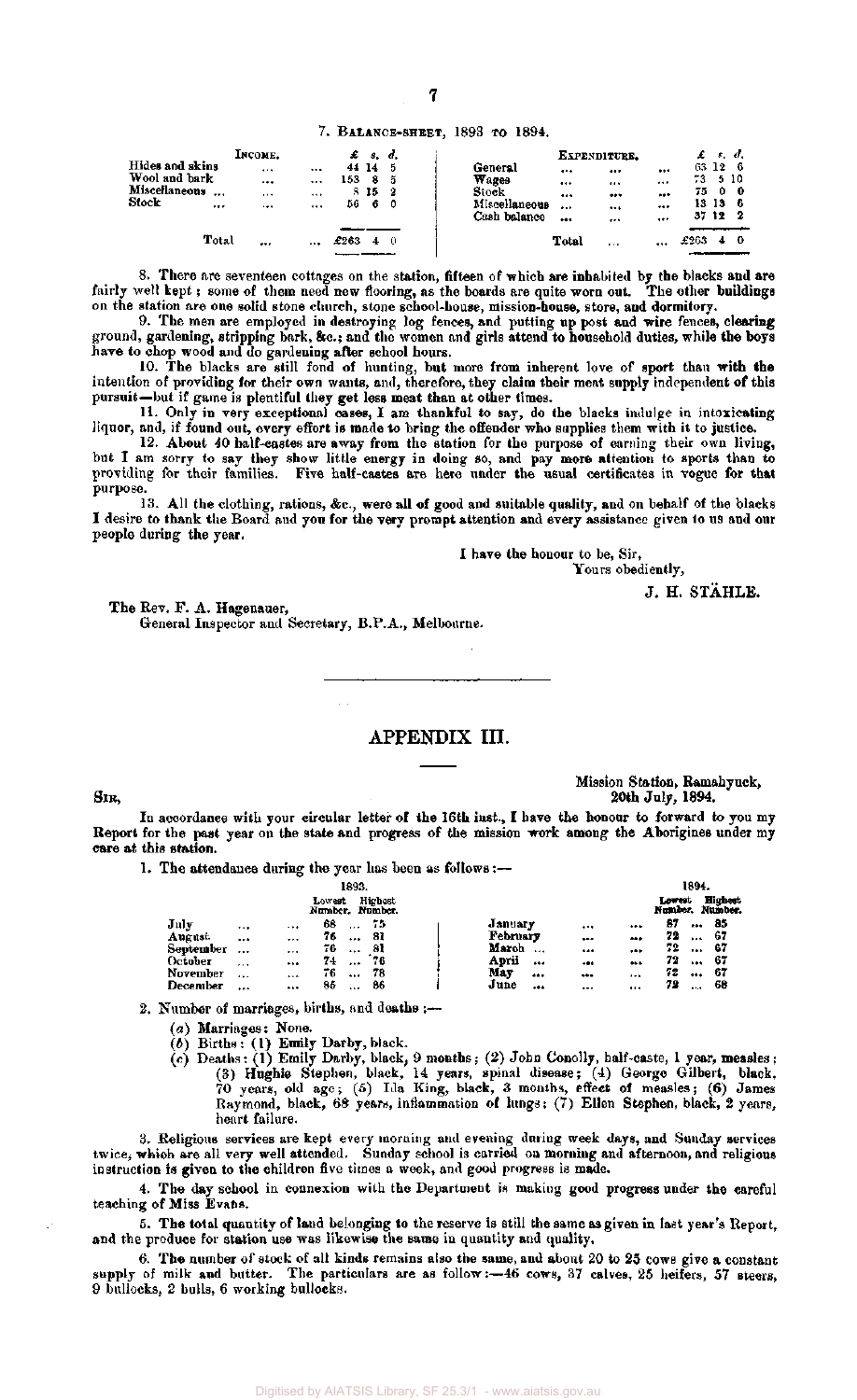7. The total income from the station has been small on account of supplies being required for home use. The particulars are as follow:—

|                                                        |          | INCOME.          |          |           |                            |     | EXPENSES.                                                                                                       |           |                      |  |
|--------------------------------------------------------|----------|------------------|----------|-----------|----------------------------|-----|-----------------------------------------------------------------------------------------------------------------|-----------|----------------------|--|
| Surplus of stock …<br>Hides and skins<br>Miscellaneous | $\cdots$ | <br>$\cdots$<br> | <br><br> |           | £ s. d.<br>61 11 3<br>7 18 | - 0 | General expenditure<br>$\cdots$<br><br>Wages<br>$\cdots$<br><br>$\cdots$<br><br>Cash balance<br><br>$+ + +$<br> | 39<br>35  | £ s. d.<br>2<br>0133 |  |
|                                                        | Total    |                  | 1.11     | £74 16 10 |                            |     | Total<br>1.1.1<br>                                                                                              | £74 16 10 |                      |  |

8. The number of buildings is the same as last year, but in the course of next year some more accommodation will have to be provided for the increasing number of people.

9. All able-bodied men and boys are employed with farming, gardening, and other useful work, and receive a small amount of wages in addition to the usual Board's supplies.

10. Fishing and hunting receive proper attention on days set aside for that purpose.

11. There has been very little drinking reported, but the best rule against it is to keep the people away from the temptation.

12. The supplies in clothes and rations have been of very good quality and gave general satisfaction ; the best thanks are due for such good and liberal supplies to the Board and the Government.

I have the honour to be, Sir,

Your obedient servant,

G. HAGENAUER, Acting Manager.

The Secretary, B.P.A, Melbourne.

#### APPENDIX IV.

Mission Station, Lake Tyers, SIR, 22nd August, 1894.

I have the honour to forward my Annual Report for Lake Tyers Station, ending 30th June, 1894.

1. The attendance during the year has been as follows :—

|                 | 1893. |          |          |    |           |       | 1894. |        |
|-----------------|-------|----------|----------|----|-----------|-------|-------|--------|
| July<br>        |       |          |          | 62 | January   |       |       |        |
| August          |       |          |          | 50 | February  |       |       | <br>48 |
| September       |       |          |          | 50 | March<br> |       |       | <br>47 |
| October         |       | $\cdots$ | $\cdots$ | 49 | April<br> |       |       | <br>50 |
| November        |       |          |          | 50 | May<br>   |       |       | <br>50 |
| <b>December</b> |       |          |          | 50 | June<br>  | $***$ | 7.74  | <br>50 |
|                 |       |          |          |    |           |       |       |        |

2. The number of births, marriages, and deaths is as follows  $:=$ 

*(a)* Marriages: Nil.

(A) Births : (1) Robert Johnson, black; parents, Willie Johnson and Maggie Johnson.

(c) Deaths : (1) Emily Bull, laryngitis, black ; (2) Emma Cooper, pneumonia, black ; (3) Charles Rivers, acute phthisis, black; (4) Gertrude Cooper, diarrhoea, black;

(5) Lady McKay, general debility, black.

The death-rate has been exceptionally heavy owing to the visitation of measles, and though all recovered from the measles yet the after effect was disastrous.

3. Religious services have been held daily during the year, on week days, morning and evening, and also the regular Sabbath services ; they have always been fairly attended. Religious instruction has<br>also been given daily to the children, they have also been regularly taught in the State school, thus they also been given daily to the children, they have also been regularly taught in the State school, thus they are gaining secular and religious knowledge at the same time.

4. The day school is under the Department of Education; they have supplied the school with efficient teachers. During the year our old teacher, Mr. T. Starr, was removed to the Paynesville School, and in his stead Mr. J. W. Platt, M.A., was sent. He has just now sent in his resignation, as he has accepted the pastorate of the College Park Congregational Church, Adelaide, so we are looking for a new teacher. We part with Mr. Platt with great regret.

5. The quantity of ground connected with the station is 4,200 acres, 2,000 of which are fenced in by a three-rail fence. We have also a home paddock of about 60 acres fenced in. There are also about 20 acres which can be used as cultivation paddocks. We have grown during the year good crops of fruit and vegetables, which were all consumed on the station.

6. The stock on the reserve is as follows:—155 head of mixed cattle and 290 sheep. The blacks have been supplied with meat regularly during the year.

7. The income of the station and expenditure is as follows :—

| Income<br><b>Balance</b> | <br><br><br> | <br><br>£ s. d.<br>94 | -911 | 48 | Expenditure | $\cdots$ | <br>$\cdots$ | £ s. d.<br>94 I4 7 |  |
|--------------------------|--------------|-----------------------|------|----|-------------|----------|--------------|--------------------|--|
|                          |              | £94 14                |      |    |             |          |              | £94 14             |  |

The accounts were carefully audited by the General Inspector on his last visit to the station.

8. The number of cottages built for the Aborigines is ten ; they are fairly well kept. The total number of buildings is sixteen; this includes the mission house, church, and State school.

9. The blacks are employed in the various works of the station, in the garden chiefly. During the year some of them have put up a strong stock-yard, with milking-shed and calf-pen ; the work was done fairly well. They have also done other jobs of fencing ; one of them (Billy Hayes) is now splitting about 2,000 feet of paling for a fence. This is work which they manage very well.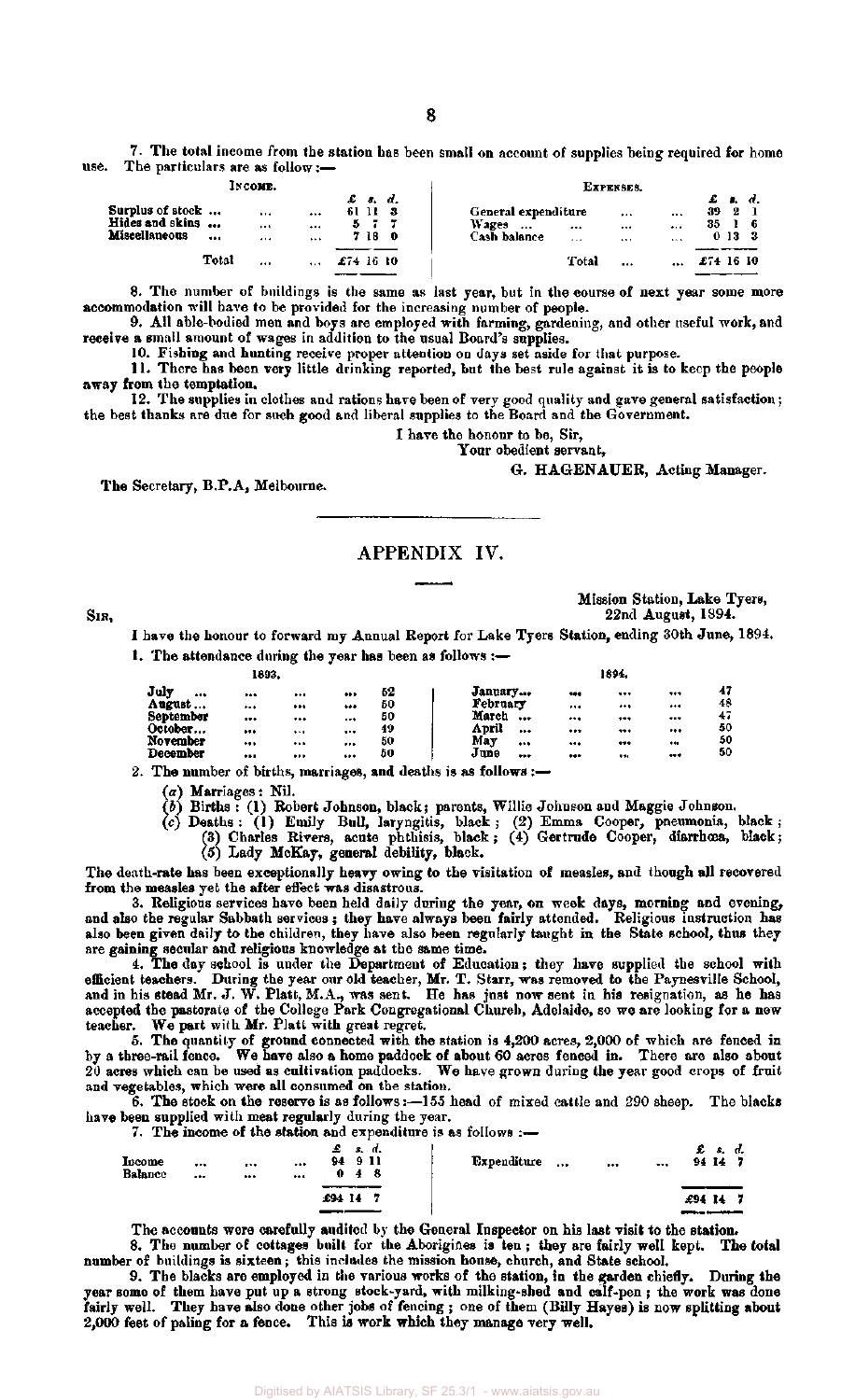10. The blacks continue to hunt native game, though in the district it is very scarce. The lake is almost quite depleted, owing to the fishermen having free access to it, so that the Aborigines find it not worth while to try to get any; they are very much inclined to rely solely upon the supplies given them.

11. During the year I have not been much annoyed by their drinking habits ; they will, certainly, get drink whenever they can, but as a rule this is when they are away from the station. I am glad to say they consider it a great calamity if I see them in a state of intoxication, so they are generally careful on that point.

12. There are now no half-castes on the station who have no legal right here. There are two families in the district who are earning a living; one is engaged to a farmer at £1 per week, and the other has got a situation for a short time at 6s. per day, so they have a fair prospect of helping themselves.

13. The supplies of clothing, &c, were of very good quality and quite sufficient in quantity; the rations also are good. On behalf of the blacks I tender to the Board the thanks of all the Aborigines.

> I have the honour to be, Sir, Tour most obedient servant,

The Rev. F. A. Hagenauer,  $JOHN$  BULMER. General Inspector, B.P.A.

#### APPENDIX V.

#### Lake Hindmarsh Mission Station, 6th August, 1894.

DEAR SIR, In accordance with your circular of the 2nd inst., I have the honour to forward to you my Annual Report on the state and progress of the mission work amongst the Aborigines under my care:—

1. The total number of Aborigines who have been supplied with rations is 43, but more still are residing here and are under my care. These attend church, and their children school, supporting themselves by farming.

The attendance of those blacks who have been supplied with rations is given in total and average as follows :—

|          | 1893.    |        |          |          |                 |          | 1894.    |        |    |          |
|----------|----------|--------|----------|----------|-----------------|----------|----------|--------|----|----------|
|          |          | Total. |          | Aversge. |                 |          |          | Total. |    | Averago. |
|          |          |        |          |          |                 |          |          |        |    | 28       |
|          | $\cdots$ | 56     | $\cdots$ | 54       | <b>February</b> | $\cdots$ | 11.6     | 31     |    | 30       |
|          |          | 54     | $\cdots$ | 49       | March           |          | $\cdots$ | 31     |    | 29       |
| $\cdots$ | $\cdots$ | 59     | $\cdots$ | 52       | April           | $\cdots$ |          | 30     |    | 27       |
|          |          | 59     |          | 56       | Мат<br>         |          | .        | 30     |    | 30       |
|          |          | 58     | $$       | 55       | June            | $\cdots$ |          | 30     |    | 29       |
|          |          |        | 55       |          | 51              | January  |          |        | 30 |          |

2. Number of births, deaths, and marriages :—Nil.

**INCOME.** 

3. Religious services are held as usual in church, on week days as well as Sundays, during the year, and have been well attended. Religious instruction is also given to the children on week days, and Sunday school is held before service on the Sabbath.

4. The day school is under the control of the Department of Education, and is progressing well under the tuition of a lady teacher.

5. The total ground belonging to the Mission Reserve is 3,607 acres, which is fenced in by a good strong post, rail, and wire fence. The ground is divided into several paddocks for pasture of stock, and two paddocks have been ploughed by the blacks with a stump-jump plough, for growing wheat and oats. The produce consisted of 80 bags of wheat, part of which was sold and part of which kept for seed, and 60 tons of hay for station use, besides vegetables and fruit for the station.

6. The stock consisted at the end of this year of 10 cows, 5 calves, 6 heifers, 1 bull, 789 sheep, and 5 horses. 105 sheep, 4 steers, 2 heifers, and 10 calves have been slaughtered for meat for our people. Four cows supply us with very little milk at present, on account of scarcity of grass.

#### 7. BALANCE-SHEET OF INCOME AND EXPENDITURE.

**EXPENDITURE.** 

| Balance<br><br>Wool, skins, and hides<br>Miscellaneous<br>$\cdots$<br>Garden produce<br>Agriculture<br>$\ddotsc$<br>Overdraft due | $\cdots$<br><br>$\cdots$<br>$$<br> | $\cdots$<br>$\cdots$<br><br><br><br> | $\cdots$<br>$\cdots$<br><br><br><br>$\cdots$ | $\overline{4}$ | $\mathbf{f}$ s,<br>14 17<br>57 3<br>4 13<br>6<br>18 11<br>915 | d.<br>5<br>0<br>0<br>-0<br>0<br>э | <b>Wages</b><br>General | $\ddotsc$<br> | <br><br><br> | <br><br>£.<br>64<br>44 19 3 | -તં<br>-6 11 |
|-----------------------------------------------------------------------------------------------------------------------------------|------------------------------------|--------------------------------------|----------------------------------------------|----------------|---------------------------------------------------------------|-----------------------------------|-------------------------|---------------|--------------|-----------------------------|--------------|
|                                                                                                                                   |                                    |                                      |                                              | £109           |                                                               | 2                                 |                         |               |              | £109                        | 2            |
|                                                                                                                                   |                                    |                                      |                                              |                |                                                               |                                   |                         |               |              |                             |              |

8. The number of cottages is as before, eighteen in all, including church, missionary's dwellinghouse, school, and sundry out-houses, mostly all built of limestone.

9. All the able-bodied men are employed in the usual station work—gardening, fencing, ploughing, shepherding, rabbit destruction, &c. The women are sewing dresses for themselves and their children, and attend to their household work, such as baking bread, washing, &c. Children out of school are taught to handle an axe or a spade.

10. Native game is not worth mentioning; fishes are very small in size and can only be found in the Wimmera when flowing.

11. The blacks are only too glad to get intoxicating drinks, this is to be lamented, but they are always spoken to and warned, and some give heed to the warning, others do not.

**2 s.—No. 21. B** 

#### Digitised by AIATSIS Library, SF 25.3/1 - www.aiatsis.gov.au